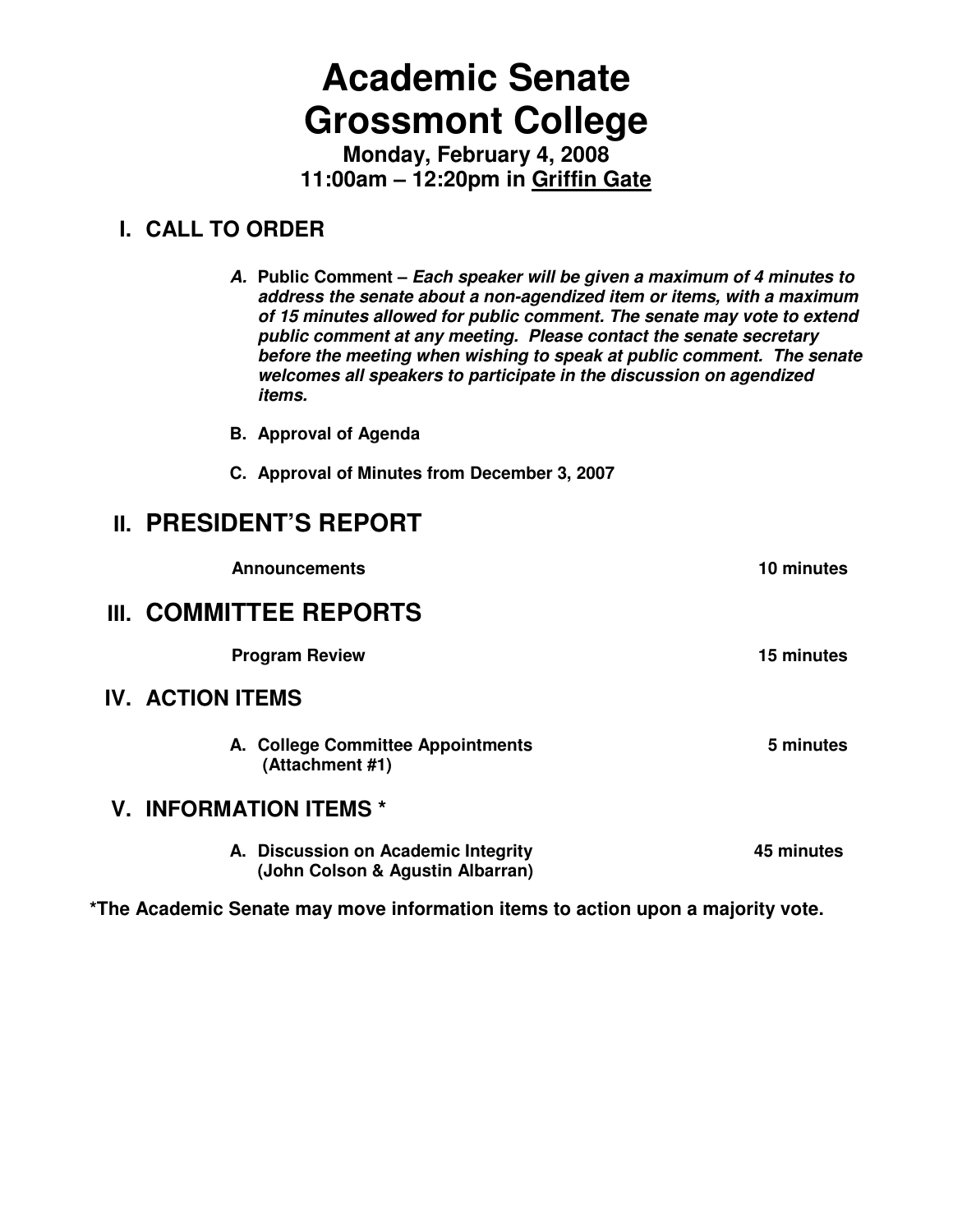## **Academic Senate Grossmont College**

#### **Minutes of the Meeting – December 3, 2007**

PRESENT: Chris Hill (President); Sue Gonda (Vice President); Scott Barr (Senate Officer at Large); Laura Burger (Senate Officer at Large); Jeff Lehman (Senate Officer at Large); Raul Sandelin (Senate Officer at Large); P.J. Ortmeier, Tina Young (AOJ); Jennifer Carmean (ASL); Jennifer Bennett (Art); Gregg Robinson (Behavioral Science) Virginia Dudley, Michael Golden, Michele Perchez (Biological Sciences); Judith Zander, (Business Administration); Linda Snider, Barb Gillespie (Business Office Technology); Don Ridgway Rick Kirby (Cardiovascular Technology); Diana Vance (Chemistry); Amy Obegi (Child Development); Jill Carleton, Victoria Howitt, Joel Castellaw (Communication); Diane Mayne-Stafford (Computer Science); Jane Nolan, Carl Fielden (Disabled Student Services); Judd Curran (Earth Sciences); Oralee Holder, Joan Ahrens, Tony Ding, Tate Hurvitz, Micah Jendian (English); Nancy Herzfeld-Pipkin (ESL); Sylvia Montejano, Pearl Lopez (EOPS); Jim Symington, Randy Abshier, Jamie Ivers (Exercise Science and Wellness); Sue Gonda, Devon Atchison (History); Pat Morrison (Library); Jenny Vanden Eynden, Susan Working, Ray Funk, Corey Manchester (Beth Smith as proxy vote), Shirley Pereira (Math); Evan Wirig, William Snead (Media Communications); Roland Estrella (nursing); Christine Vicino (Occupational Therapy); David Milroy (Part-Time Representatives); Zoe Close (Philosophy, Humanities & Religious Studies); Ross Cohen (Physics, Astronomy, & Physical Sciences); Brian Jennings (Political Economy); Craig Everett (Theatre Arts).

**ABSENT:** Lance Parr (AOJ) Jim Wilsterman, Marion DeKoning (Art); Israel Cardona, Amy Ramos, (Behavioral Sciences); Evan Enowitz (Business Administration); Martin Larter (Chemistry); Sheridan DeWolf (Child Development); Janet Gelb (Computer Science);Donne Leigh, Mary Rider , Debbie Kim (Counseling); Tom Gamboa (Cross Cultural Studies); Joe Orate (Culinary Arts); Kathy Meyers (Dance); Jenny Duncan (Earth Science); Adelle Schmitt (English); Pat Bennett, Barbara Loveless (ESL); Larry Larsen (Exercise Science and Wellness); Paul Vincent, Yolanda Guerrero, Carmen Hernandez, Edda Temoche-Wedele (Foreign Language); Priscilla Rogers (International Business); Paul Kurokawa, Steve Baker, Derek Cannon (Music); Lee Johnson (Part-time Representatives) Bill Hoaglin (Philosophy, Humanities & Religious Studies); Joe Braunwarth, (Political Economy); Lorenda Seibold-Phalan, Barry Winn (Respiratory Therapy); Beth Duggan (Theatre Arts).

**GUESTS**: Beth Smith – Grossmont, Faculty & State Academic Senate Representative Bivin Sadler – Grossmont, Math Department John Colson – Grossmont, Interim VP Student Services Philip Blanco – Grossmont, Physics Instructor

#### **RECORDER**: Andrea Whitney

#### **I. CALL TO ORDER (11:05am)**

**A. Public Comment** 

None.

**B. Approval of Agenda**  A motion was made to approve the day's agenda. M/S/U Kirby/Montejano

#### **C. Approval of Minutes from November 19, 2007**  A motion was made to approve the minutes from the November 19, 2007 meeting. M/S/P Gonda/Morrison There was one abstention The motion passed.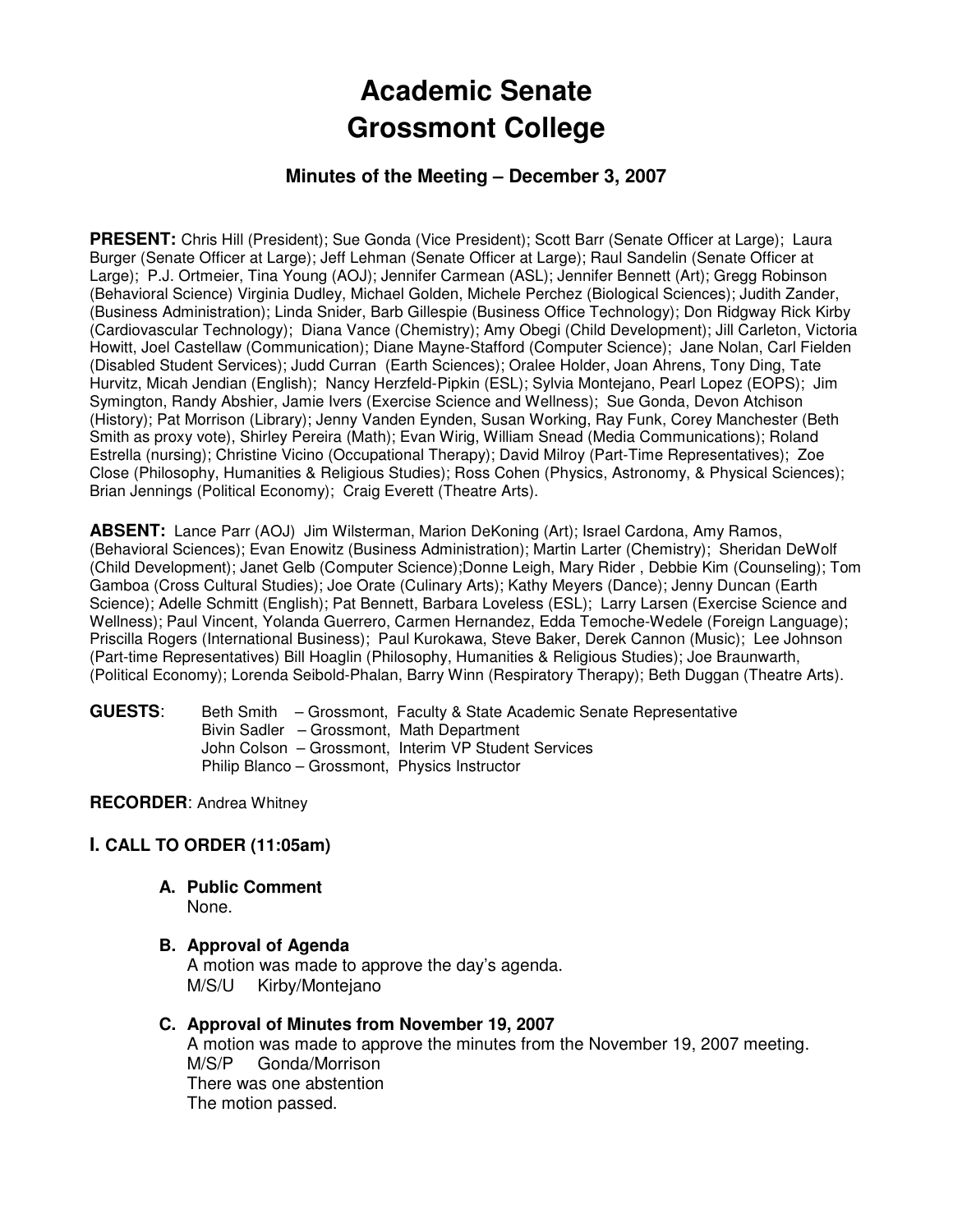#### **A. Announcements**

#### a. **Recognition of Dean Colli** –

Chris welcomed Dr. Dean Colli to the front and presented him with a plaque on behalf of the Academic Senate. Chris also presented him with a book and thanked him again for his hard work and dedication to the college. Dr. Dean Colli thanked the Academic Senate for all the support and understanding that was given to him. He stated he had a very positive and constructive 8 years with the college. He thanked the senate again and wished everyone well.

#### b. **Update on Confidentiality Statement**-

Chris updated the group on the confidentiality agreement. She advised that she and Jan Ford met with the Chancellor and the briefing information that will be provided is information only. Zoe said that anyone who has not signed the statement yet can add the verbiage recommended by the UF attorney on the bottom, sign the form, and turn it in.

#### **III. COMMITTEE REPORTS**

 **A. None** 

#### **IV. ACTION ITEMS**

#### **A. Resolution on Part-Time Office Hours**

Chris asked David Milroy to give a quick update on the revisions to the Resolution on Part-Time Office Hours. He mentioned that the references to UF negotiations had been removed. Raul Sandelin made a statement about students being able to have equal access to faculty whether they are part-time or full-time. Michael Golden was pleased to see this information in the resolution. Sue Gonda recommended a change to the last whereas in the Resolution to read "A task force to develop" in between the words "establish" and "an equitable plan". David made a supplemental motion to insert the proposed change. There was further discussion amongst the group regarding adding this change.

Chris asked if anyone wanted to make a motion to put this item on the table.

M/S/P Wirig/Robinson There was some additional group discussion. Chris took a vote on the resolution. There were 5 abstentions and one "NO" vote.

The motion passed.

#### **B. Reorganization of the Instructional Computing Committee (ICC)**

Chris indicated that the committee had made some changes to the composition. She asked Diane Mayne-Stafford to give a quick summary of the changes that were made. Diane first wanted to thank everyone for electing her the new DE Coordinator. Diane said that the ICC has been in place for past 10-15 years and there is a vast range of technologies that are used for teaching and learning these days. As more departments are starting to use technology it was decided they need this committee to reflect a structure similar to other senate committees. Chris noted the name of the committee has changed from ICC to Technology for Teaching and Learning Committee (TTLC). There was some Q/A/discussion from the group. A few suggestions were made by the group about the wording on the charge. Diane said she will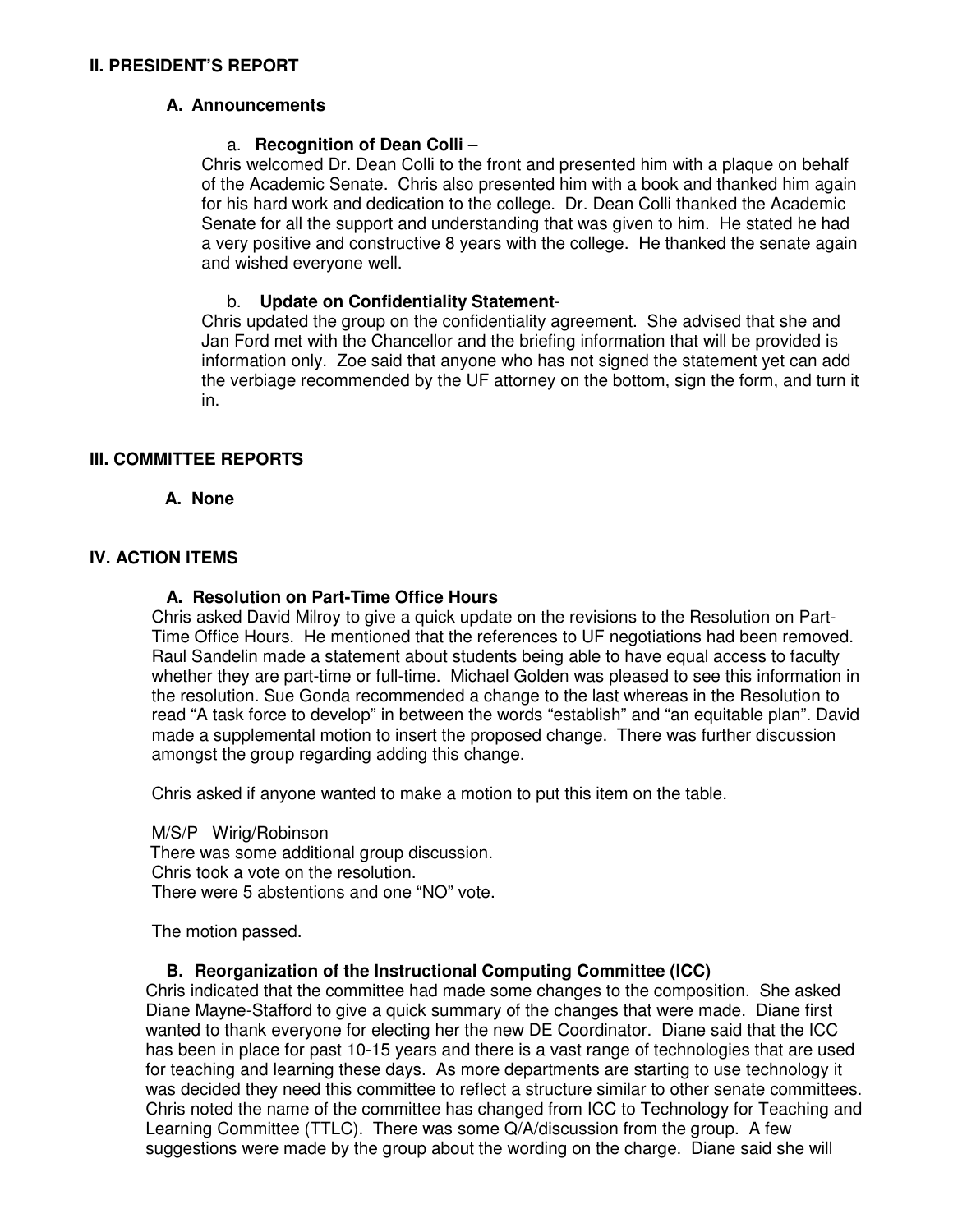make the necessary changes and resubmit the information to the senate at the next meeting. There was a motion for a vote.

M/S/U Vanden-Eynden/Wirig

Motion passed

#### **C. GCCCD Draft Legislative Program**

Chris asked if there is a motion to put this on the table.

There was a Q/A/Comment discussion made between the group. Beth stated she finds it difficult to approve this document without the senate weighing in and talking about the importance of our mission. She said it could be stated as simply as "Any legislation that supports our district or college mission needs to be supported". David Milroy asked if we are able to have a voice to change any items. Chris advised things can be changed or included to the program. A call for the question was made to approve the legislative program with the idea that Chris will be going to the legislative strategies committee with this information.

M/S/F Barr/ 19 abstentions 25 people voted "NO".

Motion failed

Sue Gonda suggested maybe a presentation would be helpful since there are so many questions and concerns about the legislative program. Michael Golden agreed with Sue and pointed out there is a lot of equity issues that need to be addressed. Chris stated she will take the information with the items that need to be added to the legislative strategies committee and let the senate committee know what the outcome is.

#### **D. Resolution on Plus-Minus Grading**

Chris provided a handout of an informal survey that was emailed to her from Gregg Robinson. Gregg gave some feedback on the survey that was done by the 150 students that did respond. 60% of all "A" students opposed and about 30% of all "C" students were opposed. There is clearly a downside to this system with the "A" students and they do stand to lose a little bit per Gregg. Before Chris opened the floor to discussion she made a suggestion to the group that they state if they are for or against this resolution prior to making your statement. Oralee had a question about how to proportion the votes appropriately within her department. Shirley advised she has the same situation in her department and stated they are doing it proportionally. Chris said to remember to vote as a faculty representative, not an individual. There were many comments made by the group regarding personal pro's and con's and the departments pro's or con's for this system.

A motion was made to vote:

M/S/U Abshier/Wirig Chris asked all those in favor of ending the discussion and voting on the resolution. 1 opposed Motion passed

Chris reminded everyone that they are voting as a representative for your department not for yourself. Chris wanted to make sure everyone is clear that this is only a recommendation. It has to be mutually agreed upon between Cuyamaca Senate and the board.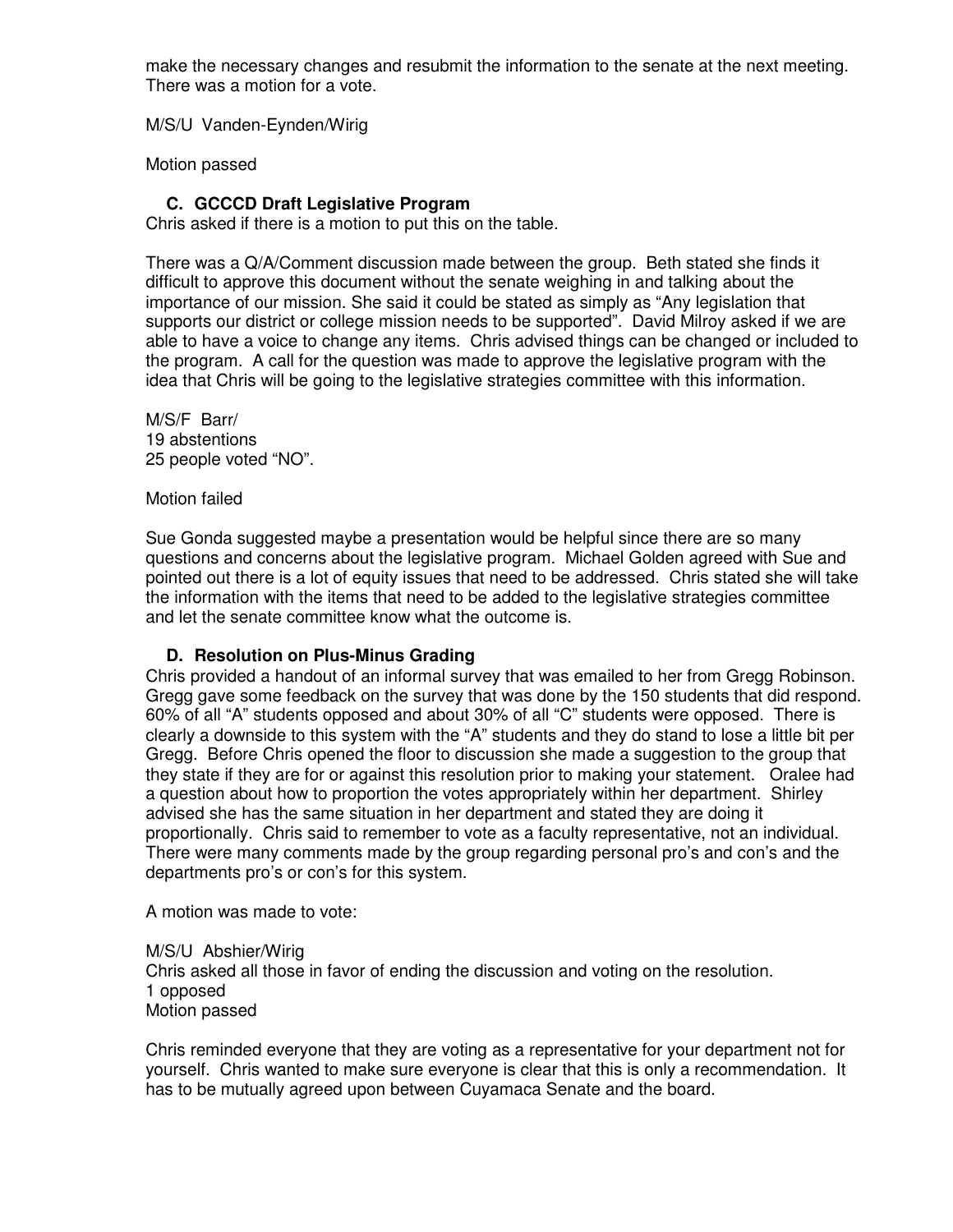A motion was made to approve the resolution as written: Chris called for a hand vote.

All in favor  $-42$ All opposed – 12 Abstentions – 1

The motion passed.

#### **V. INFORMATION ITEMS**

#### **E. College Committee Appointments**

Chris provided a handout of the Academic Senate Committee Appointments 2007-08. She asked if there were questions. There were no questions asked about the handout.

#### **VI. OTHER**

Meeting adjourned at 12:17 p.m.

#### **\*The next meeting will be on February 4, 2008.**

CH:aw